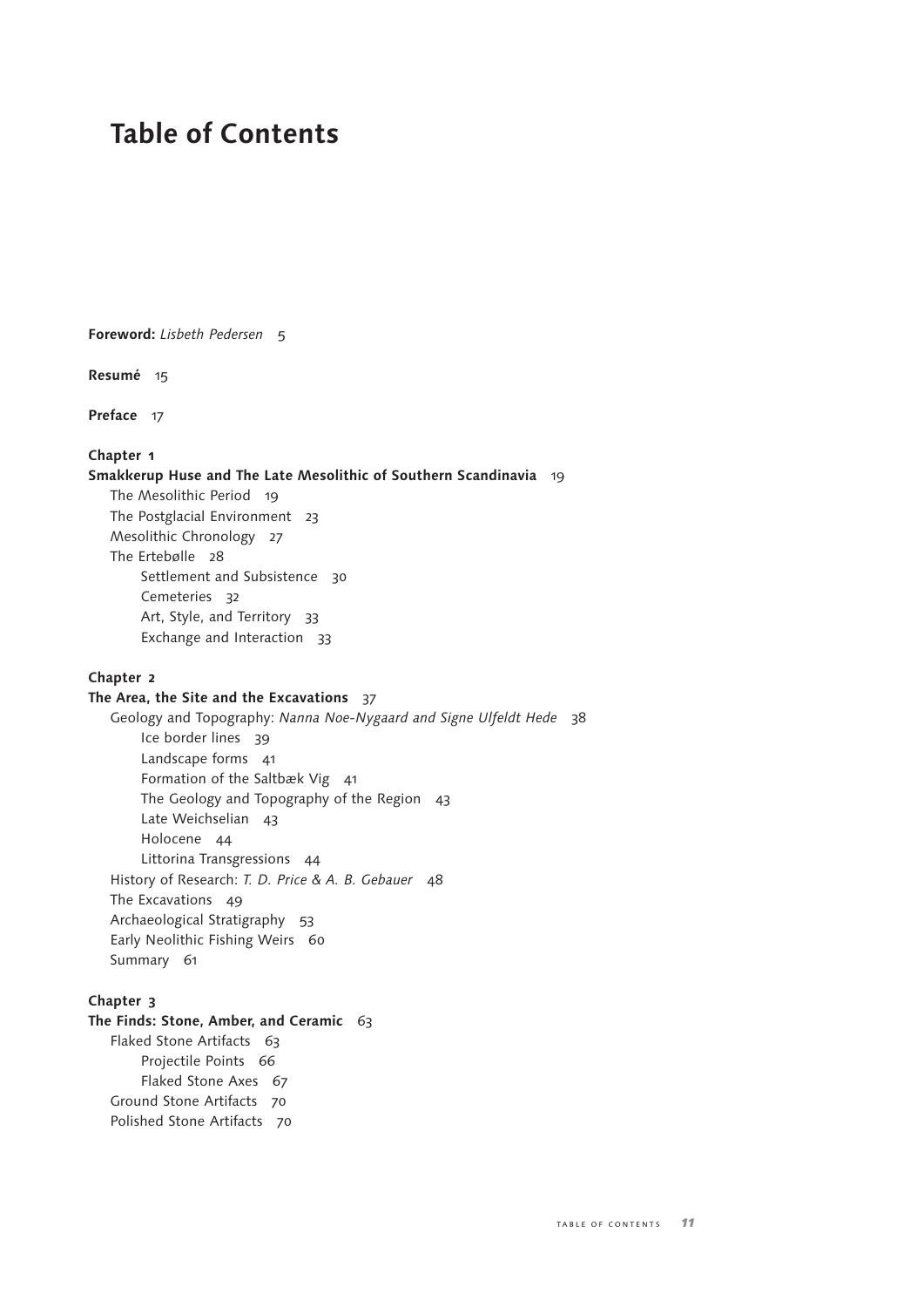Stepping Stones 70 Other Worked Stone 71 Amber Pendant 71 Painted Pebble 72 Ceramics 77

# **Chapter 4**

**The Finds: Wood and Other Plant Remains** 79

Small Plant Remains 79 Hazel Nuts: *David Perry* 79 Oak and Acorns: *Sarah Mason* 80 Other Plant Remains: *Sarah Mason* 80 Fungus 82 Wood 83 Bark Sheets 83 Dugout Canoes: *Jens Nielsen & A. B. Gebauer* 83 Bows: *Jens Nielsen* 84 Digging Stick 84 Wooden Stakes: *Jens Nielsen & A. B. Gebauer* 84 Wicker 89 Other Worked Pieces of Wood 89 Tree Trunks 90 Root Samples 90 Burned wood 90

#### **Chapter 5**

**The Finds: Mammal, Bird,and Amphibian Bones:** *Signe Ulfeldt Hede* 91

The Late Mesolithic Fauna 91 Hunting and Subsistence 97 Bone Preservation and Fragmentation 98 Bone Breakage and Cut Marks 99 Season of Occupation 101 Carbon Isotope Values 102 Summary 102

#### **Chapter 6**

**The Finds: Fish Bones and Shell:** *Charlotte Sedlacek Larsen* 103 Methods and Materials 103 Identification of Fish Species 105 Biology and Distribution of the Fishes 105 Taphonomy 108 Species of Fish and Their Relative Abundance 109 Size of the Subfossil Fish 109 Exploitation of Marine Resources in the Late Mesolithic 111 Fishing Methods 111 Fishing At Smakkerup Huse 112 Summary 113 Shells 113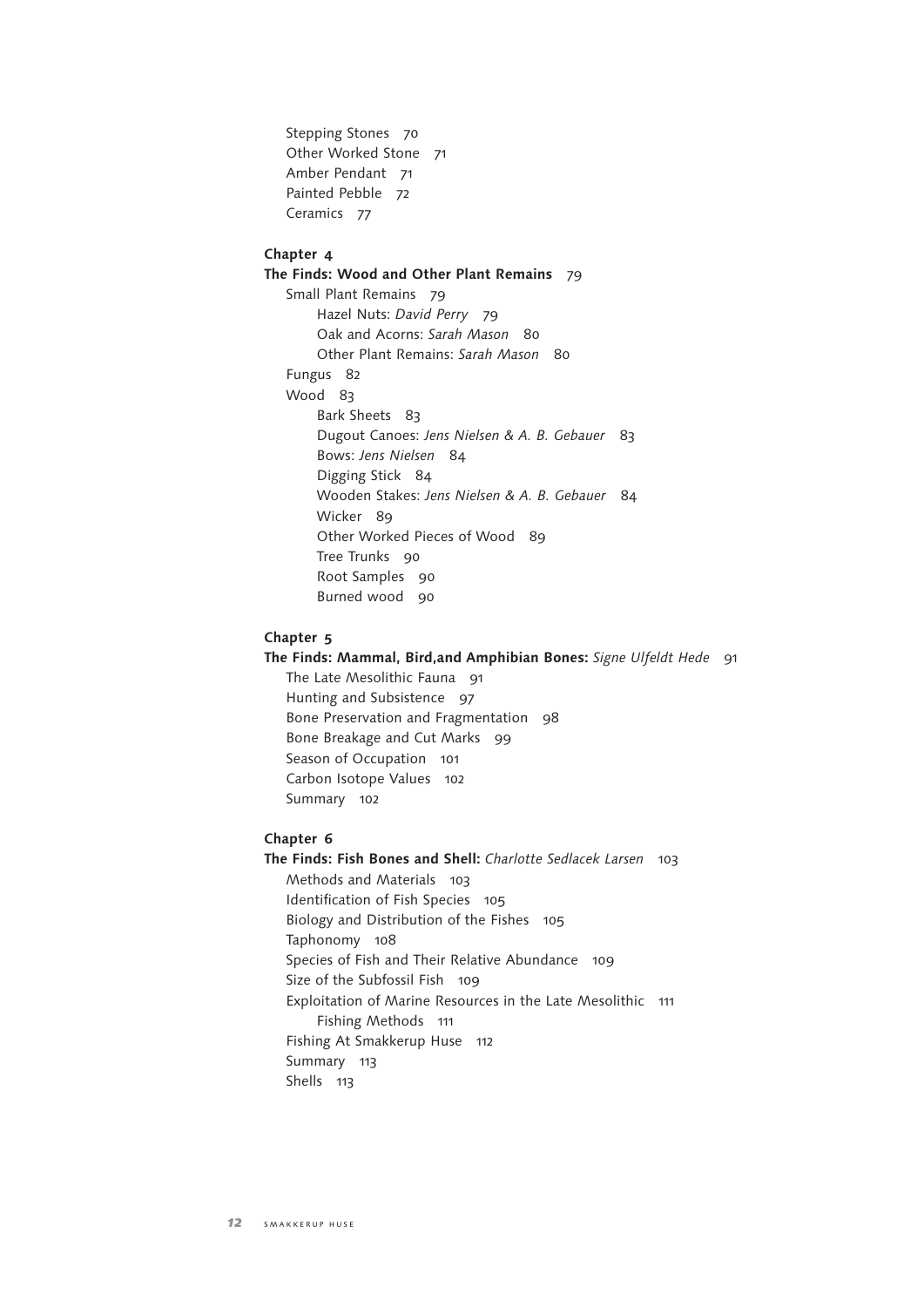#### **Chapter 7**

#### **The Finds: Bone, Tooth, and Antler Artifacts** 115

Bone Awls 115 Bone Points 116 Bird Bone Needles 116 Hair Pin 117 Fish Hooks 117 Tooth Pendants 118 Spurdog Spine 118 Antler Rack 118 Antler Beam 119 Antler Axes 120 Antler Retouchoirs 121 Other Worked Bone and Antler 121

#### **Chapter 8**

**Radiocarbon Dating** 123

#### **Chapter 9**

**Comparable Mesolithic Sites in Southern Scandinavia** 125

Tybrind Vig 125 Ringkloster 126 Bjørnsholm 126 Bloksbjerg 127 Brabrand 128 Dyrholmen II 128 Fiskerhuset 128 Norslund 129 Ølby Lyng 129 Vejlebro 130 Quantitative Comparison 130 Qualitative Comparison 135

#### **Chapter 10**

# **Interpretations and Conclusions: Lessons from Smakkerup Huse** 137 The Late Mesolithic Site of Smakkerup Huse 137 Foraging Adaptations 141 Coastal vs. Inland Adaptations 142 Mobile vs. Sedentary 143 Egalitarian vs. Hierarchical Organization 146 Mesolithic to Neolithic: The Transition to Agriculture 148 Domesticated Animals and Plants 149 Mesolithic-Neolithic Continuity 150 The Dragsholm Graves 151 Marine vs. Terrestrial Diets 152 The Neolithic Transition 155 Endnote 157

**English Summary** 159 **Dansk Resumé** 163